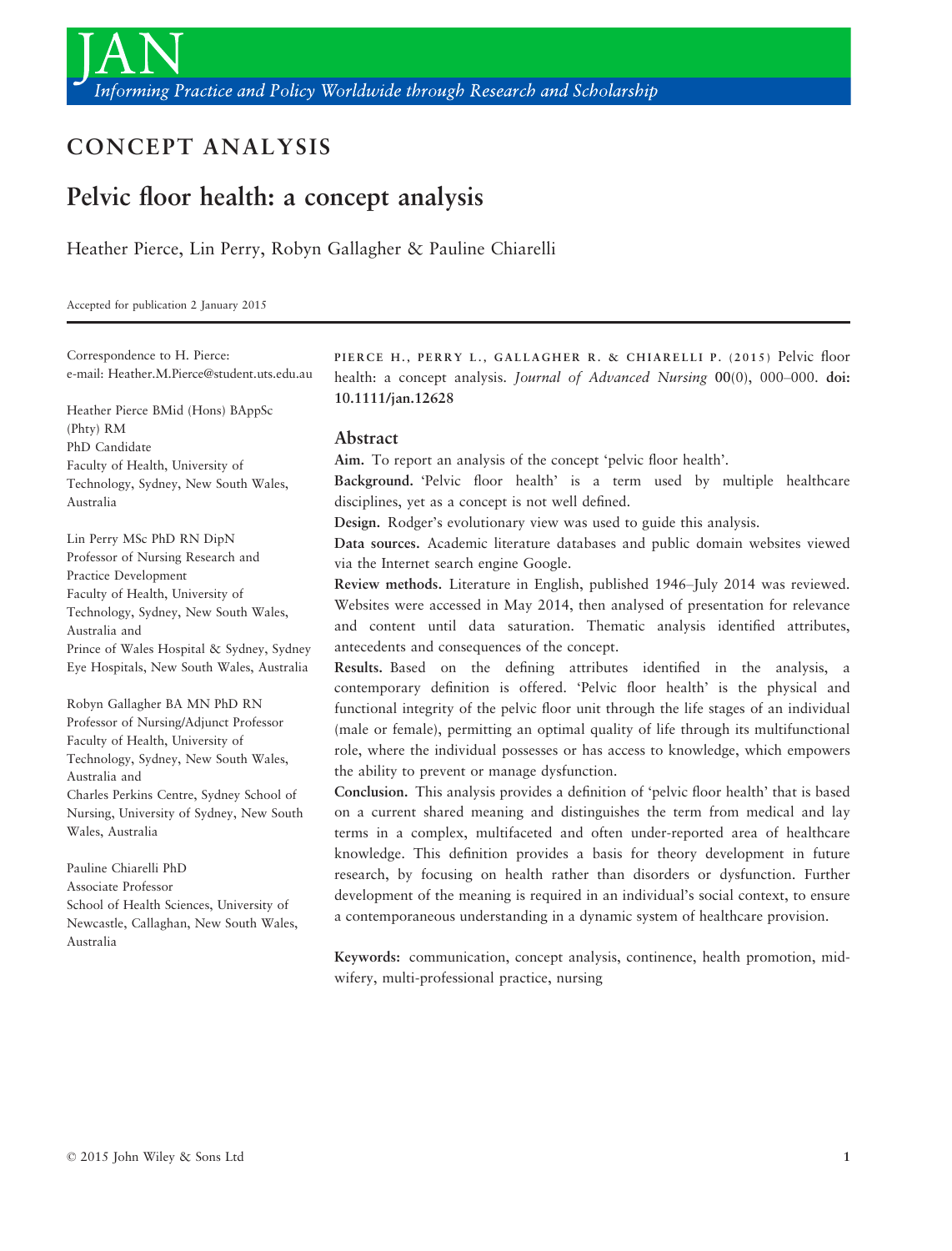### Why is this research or review needed?

- The concept of pelvic floor health is a term shared by multiple disciplines yet has not previously been defined.
- Lack of pelvic floor health relates to multiple symptoms of dysfunction, which remain under-reported despite prevalence and negative lifestyle effects.
- Improved communication is required between various stakeholders in this area of knowledge.

## What are the key findings?

- This article provides clarity to the concept of pelvic floor health and describes antecedents and consequences.
- This article provides a contemporary definition for pelvic floor health that is based on its use in multidisciplinary academic literature and the web-based domain.
- This article offers a definition of pelvic floor health that considers the physical, psychological and social determinants of health.

#### How should the findings be used to influence policy/ practice/research/education?

- A clear, contemporary definition for pelvic floor health provides a basis for shared meaning to facilitate communications between healthcare discipline and community stakeholders.
- Effective communication of the concept pelvic floor health will facilitate identification and management of pelvic floor dysfunction and preventative health strategies in public health policy and the community.
- This article provides a theoretical definition for use in future research into translational strategies for interdisciplinary education and evaluation of health promotion interventions.

# Introduction

Successful communication is one of the keys to effective healthcare, knowledge transfer, implementation of research knowledge and healthcare change. Use of standardized terminology and definitions and the clarification of underlying concepts are fundamental to communication of scientific research, so that topics under investigation can be clearly identified and bodies of knowledge built. 'Pelvic floor health' is a term shared between researchers, healthcare professionals and the wider public domain, yet as a concept it remains elusive in definition. This lack of a clear definition creates challenges in the exchange of ideas and information in the professional community and with consumers

of health care. A recent terminology report published by the International Continence Society (ICS) and the International Urogynecological Association (IUGA) encompassed over 250 different definitions related to female pelvic floor dysfunction (Haylen et al. 2010), highlighting the scope and complexity of this area of knowledge. However, it is the focus on disorder and dysfunction that is particularly problematic. This is emphasized in medical definitions in academic literature (Abrams et al. 2002) but with research efforts increasingly focussed on health promotion and prevention a contemporary understanding of the concept 'pelvic floor health' is required. Rodger's evolutionary method of concept analysis (Rodgers 1989) is employed to determine the current meaning of 'pelvic floor health'. This analysis is offered to assist in communications between healthcare disciplines and to give an operational definition for future research.

## Background

Investigation of the concept 'pelvic floor health' first requires consideration of current knowledge related to the functional anatomy of the pelvic floor as a physical entity. The pelvic floor is described as a '...compound structure that encloses the bony pelvic outlet' (Messelink et al. 2005, p. 375). This structure includes multiple soft tissue layers, the middle portion of which is made up predominantly of muscle tissue under neural control held in position by connective tissue (DeLancey 2005) or '...condensations of fascial and fibro muscular tissue' (Hoyte 2008, p.1). The human pelvic floor in its resting state supports the bladder and bowel and is pierced by the urethra and the anal canal. In females it also supports the uterus and is pierced by the vagina. Its physical integrity, i.e. the complete, unimpaired quality of each element of the pelvic floor, connections in its structure and to the surrounding bony pelvic ring, contributes to the achievement of optimal support and function. Dynamic support by the pelvic floor is required for successful resistance against rises in intra-abdominal pressure that occur during daily activities, thereby maintaining the position of organs and effective closure of the outlets (DeLancey et al. 2008). In the adult, normal pelvic floor function therefore achieves pelvic organ support and continence: successful regulation (storage and emptying) of urine and flatus or faecal matter; additionally in females it allows successful vaginal penetration e.g. during sexual intimacy and adaptation for the passage of an infant during a vaginal birth.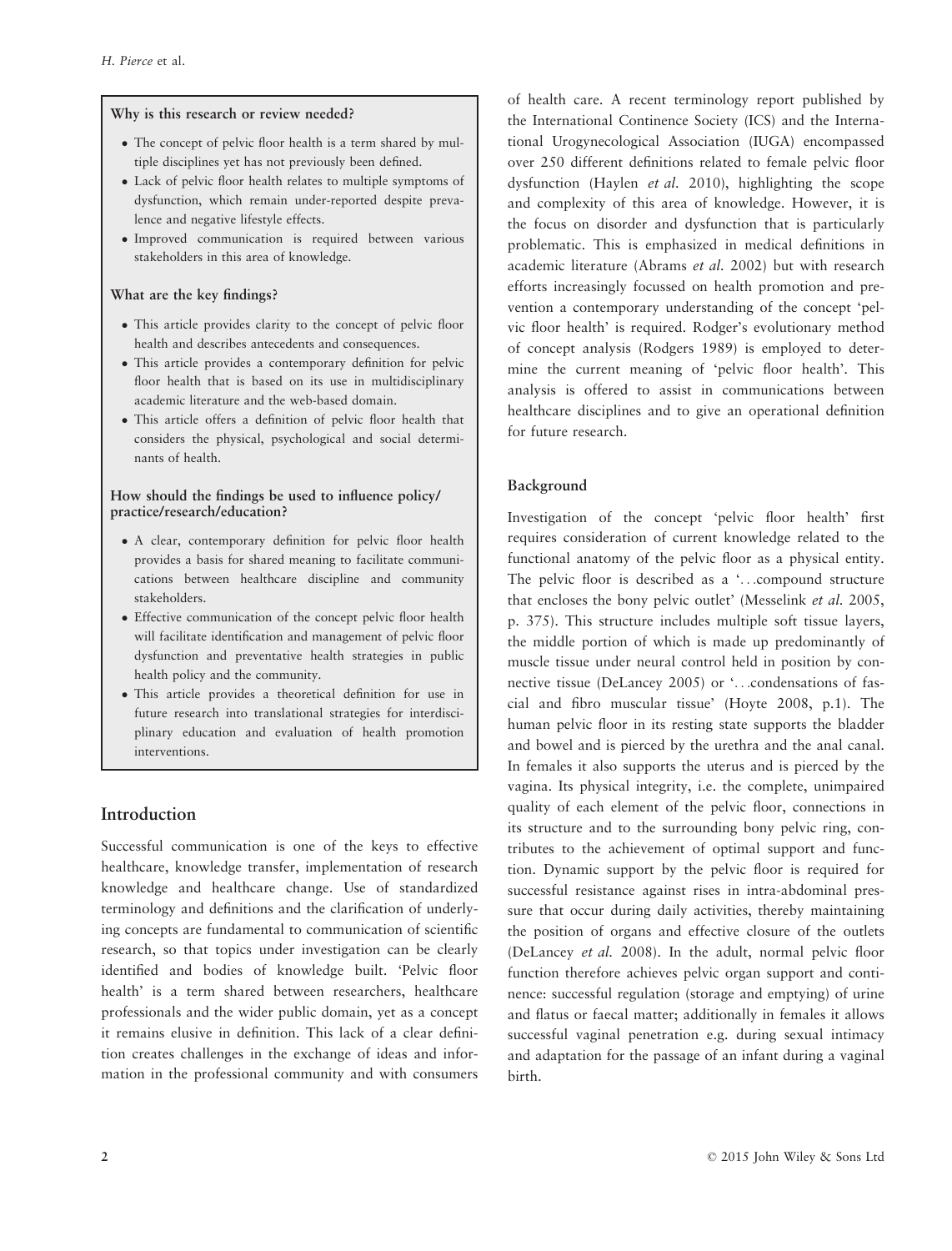From an anatomical and physiological perspective, optimal functioning of the pelvic floor implies optimal health. The widely accepted definition of 'health' proposed by the World Health Organization refers to '...a state of complete physical, mental and social well-being and not merely the absence of disease or infirmity' (World Health Organisation 1948). An understanding of 'pelvic floor health' therefore encompasses not only the anatomical and physiological integrity of the structures of the pelvic floor, but also the effect of pelvic floor function (or dysfunction) on an individual's emotional or psychological state, in a social context. Just as the overall health of an individual is subject to a variety of influences, 'pelvic floor health' will depend on a multitude of life predispositions and events. These influences include: internal factors such as genetic makeup (Altman et al. 2008) and the inevitable ageing process (Tinelli et al. 2010); external factors, such as socio-economic situation and culture (Rizk & El-Safty 2006, Walker & Gunasekera 2011), lifestyle (Dallosso et al. 2003, Bradley et al. 2005) and life events, with, for example, the most common impacting event for females being pregnancy and childbirth (DeLancey et al. 2008). Achievement and maintenance of optimal health through life with the prevention of disease, disorders and dysfunction is therefore complex and multifactorial.

The pelvic floor itself is a complex anatomical and physiological entity, and an intimate and private area of the human body. The hidden three-dimensional, multi-layer, multi-system nature of the pelvic floor contributes to difficulties in conceptualization. Despite these challenges, research into the understanding of pelvic floor function is in an exciting stage of development. Advances in Magnetic Resonance Imaging (MRI) and Computer Tomography (CT) scanning, and the use of clinical and diagnostic Ultrasound (US) imaging, are providing clinicians and researchers with new insights and perspectives of normal function and dysfunction (Scarpero & Dmochowski 2006, Dietz 2008, Li et al. 2010, Luo et al. 2011). These advances and recognition of the benefit of multidisciplinary management, are contributing to improved diagnosis and treatment of pelvic floor dysfunction in the discipline of medicine (Scarpero & Dmochowski 2006, Willy Davila 2009, Dietz 2012) and in other healthcare disciplines such as physiotherapy and continence nursing (Boyle et al. 2012, Dumoulin et al. 2014, Hagen et al. 2014). Despite these developments, healthcare services for pelvic floor dysfunction have been reported as fragmented, with poor professional integration (Davis et al. 2010) and translation of research evidence into wider healthcare knowledge and clinical practice remains a challenge (Abrams et al. 2010, Geoffrion 2010, Pentland et al. 2011). Recent attempts to address this problem have investigated barriers and enablers to implementation of guidelines in a multidisciplinary setting, demonstrating the value of collaboration with key disciplinary stakeholders (Frawley et al. 2014).

Recognition of the importance of a collaborative approach is demonstrated through international interdisciplinary partnerships and working groups that have been formed to develop guidelines for standardized terminology, diagnoses of disorders and recommendations for optimal management of symptoms of pelvic floor dysfunction (Abrams et al. 2002, 2010, Messelink et al. 2005, Haylen et al. 2010). The 5th Consultation on Incontinence held in Paris in February 2012 involved the work of 23 committees including almost 200 experts and the reports of various committees assist researchers and clinicians navigate this extensive and growing body of knowledge (Abrams et al. 2013). This collective effort facilitates communications between professional groups, guiding the direction of future research efforts through evaluation, consultation, collation and review of a growing evidence base; however, to date this has not produced a consensus statement on the concept of 'pelvic floor health'. Lukacz et al. (2011) have provided a consensus statement on the related concept of a 'healthy bladder', determined by a panel of experts from urology, urogynaecology, nursing and behavioural therapy disciplines. The purpose of the statement was to raise awareness of bladder health among the general public, healthcare providers and policy makers, thereby minimizing the impact of poor bladder health for affected people and stimulating primary prevention of bladder conditions. In this statement, healthy pelvic floor function was viewed as an important influence on overall bladder health (Lukacz et al. 2011) but while the role of education in health promotion was discussed, the use of clearly defined terms or shared concepts in knowledge transfer were not.

Definitions detailed in published reports related to the pelvic floor are primarily focussed on dysfunction. In particular, alterations in female pelvic floor function have comprised a major component of the academic literature; described as an abstract concept, several different meanings have been ascribed, depending on the disorder under consideration (DeLancey 2005). According to a recent terminology report, female pelvic floor dysfunction includes: urinary incontinence symptoms; bladder storage symptoms; sensory, voiding and postmicturition symptoms; pelvic organ prolapse symptoms; symptoms of sexual and anorectal dysfunction and lower urinary tract pain/infection or pelvic pain (Haylen et al. 2010). This is clearly a problematic aspect of this topic: 82% (348 million) of the world's population (Irwin et al. 2011) are estimated to suffer uri-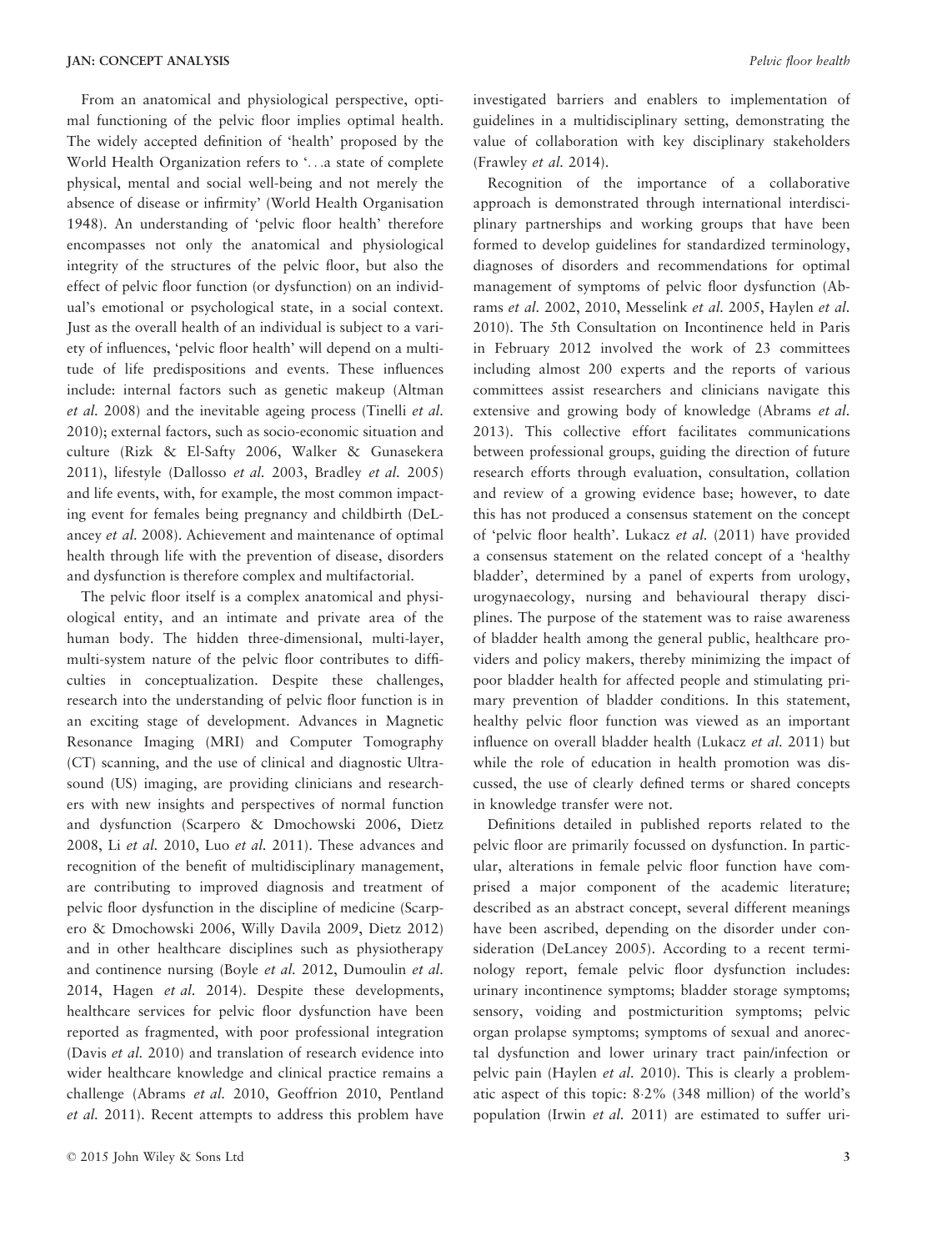nary incontinence, with one large Australian epidemiological survey reporting the prevalence of women leaking urine as  $12.8\%$ ,  $36.1\%$  and  $35\%$  across age cohorts of  $18-23$ , 45–50 and 70–75 years (Chiarelli et al. 1999). A systematic review of prevalence studies concluded that faecal incontinence is present in 11–15% of community dwelling adults (Macmillan *et al.* 2004), possibly affecting as many as one in five women (Botlero et al. 2011). In addition, a recent review of Australian age specific hospital data calculated a 19% chance of a woman having surgery for pelvic organ prolapse in her lifetime (Smith et al. 2010). These prevalence figures, together with evidence of the negative impact of these conditions on quality of life (Saadoun et al. 2006, Coyne et al. 2012, Avery et al. 2013) support pelvic floor dysfunction as both a personal and public health concern; however, the very nature of the location and function of the pelvic floor can be a barrier to open and effective communication. These disorders remain under-reported, most likely due to the shame or stigma associated with disclosure of signs and symptoms of dysfunction (Garcia et al. 2005, Marecki & Seo 2010). This further highlights the potential burden and morbidity of pelvic floor dysfunction and the urgent need for research into improved forms of communication.

Successful communication relies on shared meanings. Both research and clinical practice require agreed and specific definitions, the use of which should be regularly reevaluated (Sand & Corcos 2010); the absence of such 'unifying definitions' and lack of uptake of recommended terms in the field of knowledge related to pelvic floor dysfunction continues to be a challenge (Dannaway et al. 2013, Milsom et al. 2013). One proposed reason for this is that each discipline in the field has differing underlying assumptions regarding the use of terms and concepts. Each individual learns and assimilates into the particular culture (becomes 'encultured') in their discipline and consequently is able to share knowledge in the domain through linguistic expression (Rodgers & Knafl 2002). Beyond the bounds of the discipline, however, the same or alternate terms may be used to describe similar or related phenomena. This carries the potential for misunderstanding and therefore barriers to communication. In an ever-expanding world of multidisciplinary research, knowledge and debate, a dynamic process is required for consensus of definition of terms and underlying concepts.

# The review

Concept analysis is a method of research employed to clarify definitions of topics of interest and is therefore highly applicable to 'pelvic floor health' conceptualization (Rodgers 1989). According to Walker and Avant (2011), concept analysis is a formal linguistic exercise that enables determination of defining elements or 'attributes' of a concept or idea to facilitate communication. The process is of particular assistance in the clarification of vague or poorly understood concepts, so that more precise operational definitions can be developed. This allows researchers to construct hypotheses that more accurately reflect relationships in the areas studied (Walker & Avant 2011).

In this review Rodger's evolutionary view of concept analysis (Rodgers & Knafl 2002) is used to investigate the concept of 'pelvic floor health' (Box 1). This model was selected because it views concepts as continually subject to change thereby addressing '... contemporary concerns valuing dynamism and interrelationships in reality' (Rodgers 1989, p. 332). In this approach, the definition and attributes of the concept are identified through attention to common use. Concepts are '... considered to be an abstraction that is expressed in some form...' and become associated with a particular set of attributes through socialization and repeated public interaction (Rodgers 1989, p. 332). This review therefore seeks to clarify the common uses of the term 'pelvic floor health' in different realms and thereby propose a definition for use in research so that communica-

# Box 1

# Rodger's steps in concept analysis

- 1. Identify and name the concept of interest and associated expressions/terminology
- 2. Identify and select an appropriate realm (setting and sample) and period of time for data collection
- 3. Collect data regarding the attributes of the concept, including surrogate (alternate) terms, antecedents, consequences and references
- 4. Identify related terms/concepts
- 5. Analyse data regarding the above characteristics, with identification of major themes
- 6. Conduct interdisciplinary comparisons in this instance between medicine, allied health, nursing and midwifery
- 7. Identify a model case of the concept
- 8. Identify hypotheses and implications for further development (Rodgers & Knafl 2002).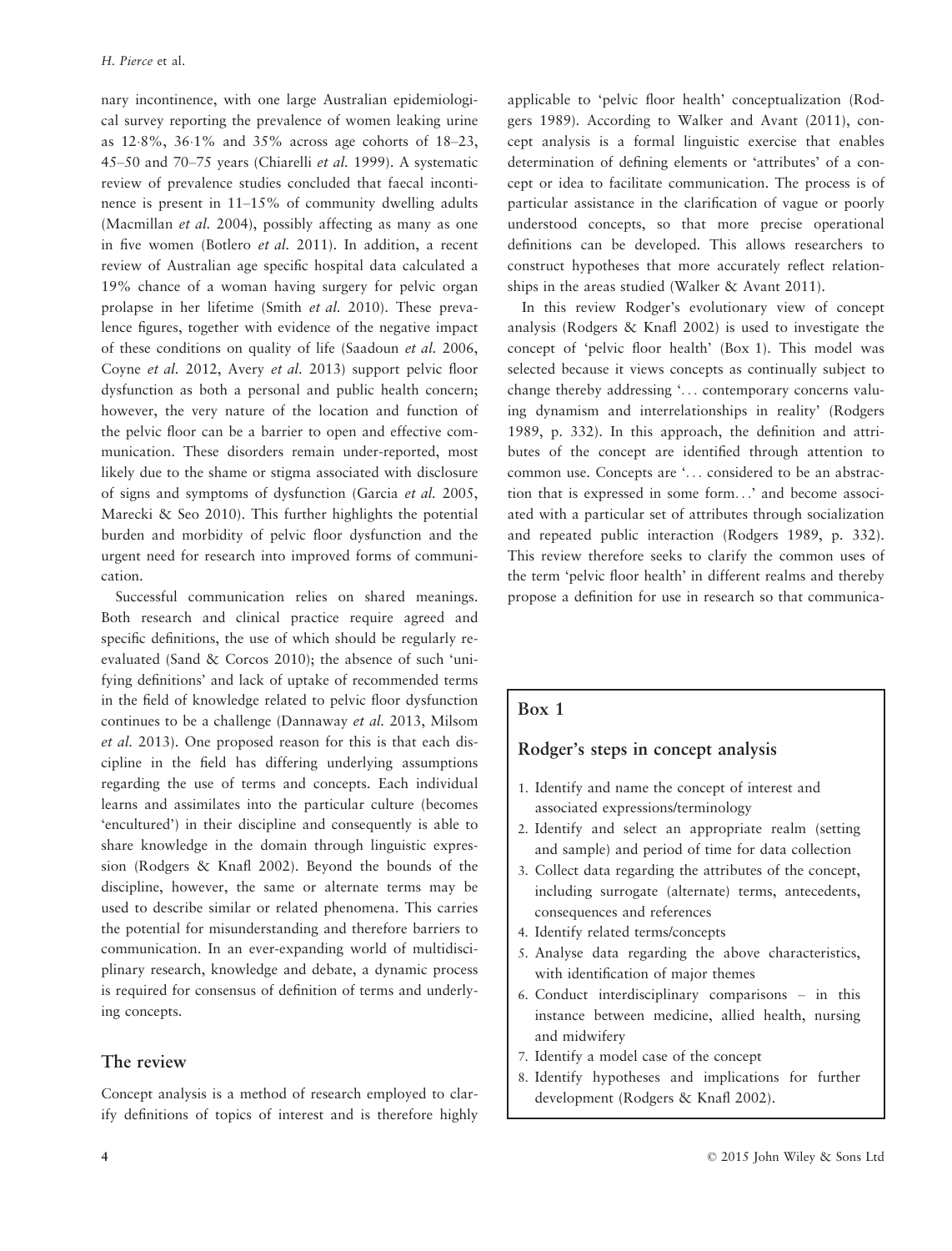tion can be optimized between healthcare disciplines and with consumers of health care.

#### Purpose of the analysis

The purpose of this review is to clarify the concept of 'pelvic floor health' by analysis of the contextual attributes of the concept and synonym 'pelvic floor wellbeing' in medical, allied health and nursing/midwifery literature and the public domain. The term 'pelvic floor health' was chosen for analysis, as it's possible meaning was considered to encompass optimal pelvic floor function in a physical, psychological and social context. Terminologies for pelvic floor disorders and dysfunction have already been reported elsewhere (Weber et al. 2001, Abrams et al. 2002, Messelink et al. 2005, Haylen et al. 2010). This analysis will assist in setting a boundary between health and disorders and provide a platform for future research by establishing a clear, contemporary, operational definition for use in multidisciplinary contexts and with healthcare consumers.

#### Data sources

### Professional health literature

A comprehensive literature search of the concept 'pelvic floor health' was conducted between May–July 2014, in Academic Search (EBSCO), Ovid (Medline and Embase), ProQuest Central, SCOPUS, CINAHL and PubMed which included all literature published from 1946 to present. The search range reflected the scope of the largest database Medline. The search terms used were 'pelvic floor health' and 'pelvic floor well-being' as they are related antonyms to the commonly used medical term 'pelvic floor disorder' [\(http://www.merriam-webster.com/thesaurus/health](http://www.merriam-webster.com/thesaurus/health)). Inclusion criteria incorporated publication in peer-reviewed journals, English language and human-related content (both male and female), sought amongst the title, abstract and keywords of indexed publications. Due to the small number of original articles retrieved, the search was expanded to include editorial comments, letters and conference publications in peer-reviewed journals. Following elimination of duplicates 40 articles were retained. Abstracts were read and reviewed for relevant content and a further 27 articles excluded, leaving 13 articles for analysis (Figure 1). As this search method had discovered a relatively low number of articles, the search was repeated using the Internet search engine Google Scholar. This method additionally scans for the terms in the body of the text, resulting in a further 169 articles. Removal of duplicates and review of relevant content provided a further 27 articles. However, review of the contextual attributes of the term in these texts disclosed no new attributes of the term and it was therefore determined that saturation had been reached. Authorship discipline was determined by identification of professional affiliation of the lead author.



Figure 1 Search strategy for 'pelvic floor health' in the academic literature.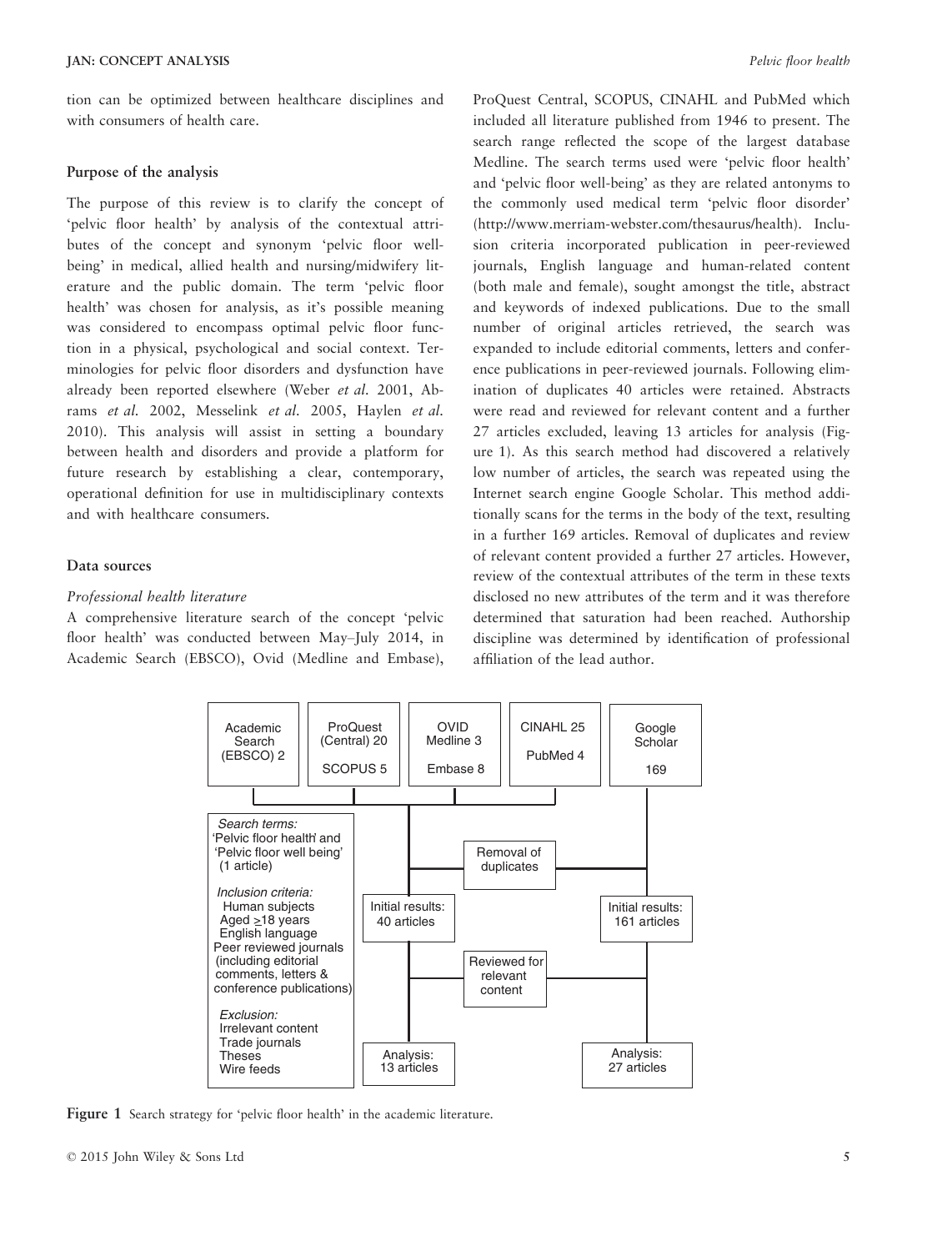#### Websites

A search was also undertaken in May 2014 using the Internet search engine Google with the terms 'pelvic floor health' (218,000 hits) and 'pelvic floor well-being' (3,770 hits). It was decided that further examination of the use of these terms in web-based sources would help clarify a contemporary common meaning, as it was evident that the terms were in popular use in the public domain. For each term, in order of presentation, sites were reviewed for content and relevance, with elimination of duplicate or cross-referenced sites, until no further attributes of the concept were identified. Thirty websites were included in this review.

#### Data extraction

Data regarding the attributes of the concept, including surrogate (alternate) terms, antecedents, consequences and references were extracted by examination of the contextual use of the terms. Words with shared meanings were placed in subgroups, classified according to common themes that became evident throughout the analysis.

#### Results

Based on this review, 'pelvic floor health' is a term with limited use in the academic literature by healthcare disciplines but is in common use in the web-based public domain. Limited academic use was evident in the small number of relevant articles retrieved (13) using the term either as a key word or in the abstract. When the search was widened to Google Scholar, seeking the term in the body of the text, a broader academic use was evident but without identifying further attributes of the concept. The articles reviewed were authored by medical, nursing, midwifery and physiotherapy disciplines. Tables 1a–c summarize the articles and contextual attributes of the analysed text and identify emergent themes.

#### Defining attributes

In the academic literature the term 'pelvic floor health' was most commonly used in relation to women's health through the life stages of pregnancy and birth. These life stages were identified as critical periods for the prevention of pelvic floor dysfunction, in particular incontinence (Brubaker 2002, Lavy et al. 2012, Bray et al. 2013, Hussain & Kearney 2013) with one article highlighting the increased prevalence of pelvic organ prolapse in parous women (Luft 2006). Literature of medical origin predominantly referred to evaluation of pelvic floor dysfunction (Altomare & Rockwood 2014) and interventions (Brubaker 2002, Bray et al. 2013, Hussain & Kearney 2013), whereas that derived from nursing and midwifery authors was primarily concerned with women's experiences and knowledge of pelvic floor dysfunction, referring to education and empowerment (Smith 2004, Carls 2007, Herron-Marx et al. 2007,

Table 1a Contextual attributes of 'pelvic floor health' and healthcare discipline author(s) in the academic literature.

| Author                           | Discipline                             | Contextual attributes                                                                             |
|----------------------------------|----------------------------------------|---------------------------------------------------------------------------------------------------|
| Altomare and Rockwood<br>(2014)  | Medical (Colorectal)                   | Patients, symptoms, disease, measure, quality of life                                             |
| Bray <i>et al.</i> (2013)        | Medical (Obstetric)                    | Childbirth, pregnancy, critical period, prevention, incontinence, intervention,<br>women's health |
| Brubaker (2002)                  | Medical (Obstetric)                    | Women, vaginal delivery, postnatal, incontinence, prevention with surgery                         |
| Carls (2007)                     | Nursing                                | Female athletes, incontinence, lack of knowledge and disclosure, education,<br>quality of life    |
| Ghoniem et al. (2008)            | Medical (Urogynaecology)               | Value, incontinence, economic measures, financial burden                                          |
| Herron-Marx et al. (2007)        | Midwifery                              | Women's experiences, postnatal, perineal and pelvic floor morbidity                               |
| Geoffrion et al. (2009)          | Medical (Obstetric/<br>Urogynaecology) | Women, knowledge, symptoms, quality of life, workshop                                             |
| Howard-Thornton et al.<br>(2011) | Nursing/Physiotherapy                  | Women, learn, look after, muscles, empower, younger generation, aware,<br>educational             |
| Hussain and Kearney<br>(2013)    | Medical (Urogynaecology)               | Women, incontinence, treatment, awareness, solutions, expectations                                |
| Lavy et al. $(2012)$             | Medical (Obstetric/<br>Urogynaecology) | Vaginal delivery, pregnancy, pelvic floor integrity                                               |
| Luft (2006)                      | Nursing                                | Pelvic organ prolapse, women, pelvic floor support, pregnancy, method of<br>delivery, risk        |
| Minaglia et al. (2012)           | Nursing                                | Knowledge, education, internet, information, patients                                             |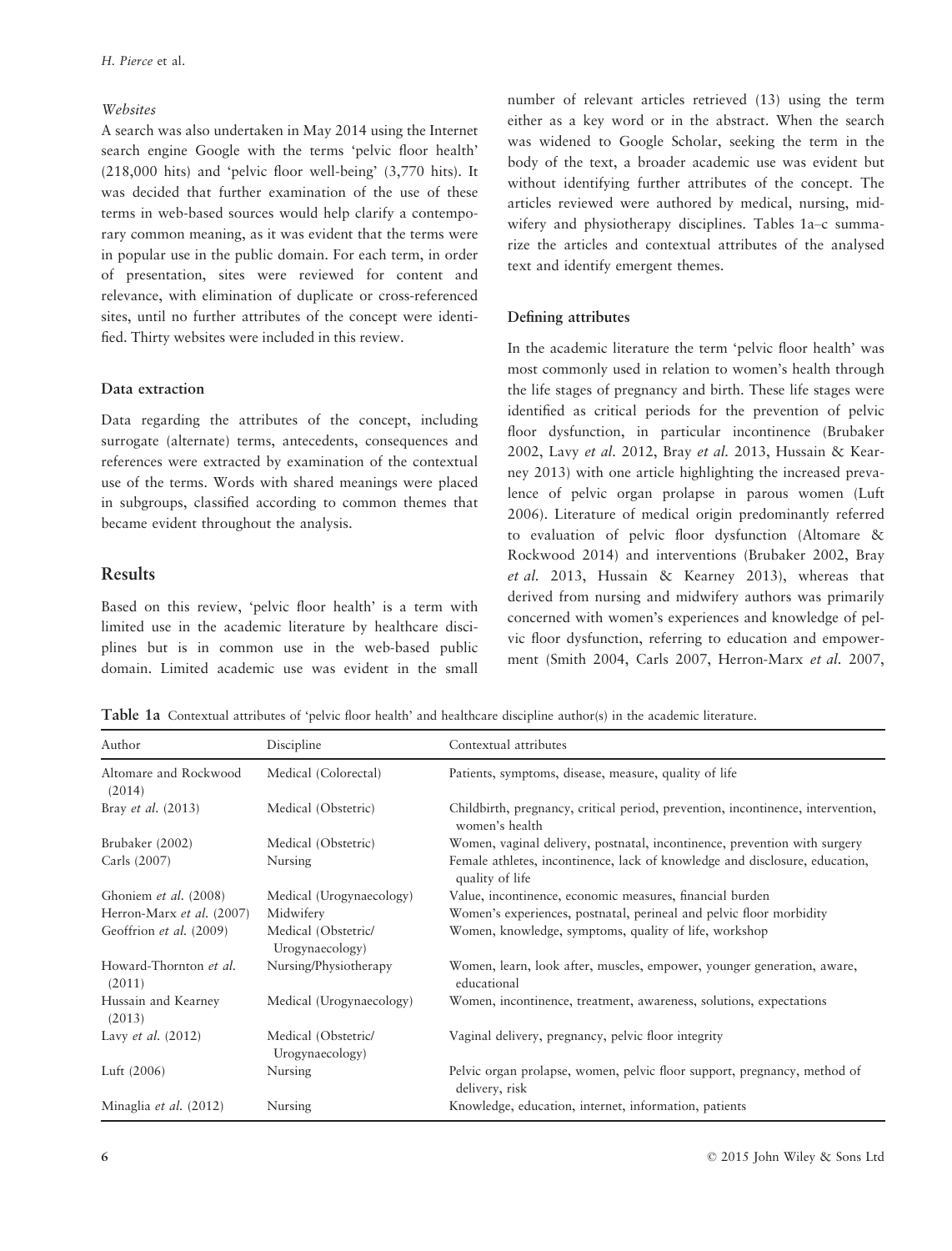#### JAN: CONCEPT ANALYSIS Pelvic floor health

|  |  | Table 1b Themes related to 'Pelvic floor health' and healthcare discipline author(s) in the academic literature |  |  |  |  |  |
|--|--|-----------------------------------------------------------------------------------------------------------------|--|--|--|--|--|
|--|--|-----------------------------------------------------------------------------------------------------------------|--|--|--|--|--|

| Author                           | Discipline                             | Women    | Function/dys-<br>function | Quality of<br>Life | Life<br><b>Stages</b> | Knowledge | Disclosure | Prevention/<br>management |
|----------------------------------|----------------------------------------|----------|---------------------------|--------------------|-----------------------|-----------|------------|---------------------------|
| Altomare and<br>Rockwood (2014)  | Medical (Colorectal)                   | Patients | $\ast$                    | $\ast$             |                       |           |            | $\ast$                    |
| Bray et al. (2013)               | Medical (Obstetric)                    | *        | $\ast$                    |                    | *                     |           |            | $\ast$                    |
| (Brubaker (2002))                | Medical (Obstetric)                    | *        | *                         |                    | *                     |           |            | *                         |
| Carls (2007)                     | Nursing                                | *        | *                         | $\ast$             | $\ast$                | *         | $\ast$     |                           |
| Ghoniem et al.<br>(2008)         | Medical<br>(Urogynaecology)            |          |                           | Economic<br>burden |                       |           |            |                           |
| Herron-Marx et al.<br>(2007)     | Midwifery                              | *        | *                         | $\ast$             | *                     |           |            |                           |
| Geoffrion et al.<br>(2009)       | Medical (Obstetric/<br>Urogynaecology) | *        | $\ast$                    | $\ast$             |                       | $\ast$    |            |                           |
| Howard-Thornton<br>et al. (2011) | Nursing/physiotherapy                  | *        |                           |                    | *                     | $\ast$    |            | $\ast$                    |
| Hussain and<br>Kearney (2013)    | Medical<br>(Urogynaecology)            | $\ast$   | *                         |                    |                       | $\ast$    |            | $\ast$                    |
| Lavy et al. (2012)               | Medical Obstetric/<br>(Urogynaecology) | *        | $\ast$                    |                    | *                     |           |            |                           |
| Luft (2006)                      | Nursing                                | $\ast$   | $\ast$                    |                    | *                     |           |            | $\ast$                    |
| Minaglia et al.<br>(2012)        | Nursing                                | Patients | *                         |                    |                       | $\ast$    |            |                           |
| Smith (2004)                     | Nursing                                | $\ast$   | $\ast$                    | *                  | *                     | $\ast$    | $\ast$     | $\ast$                    |

Table 1c Themes and key words for 'pelvic floor health' in the academic literature.

| Themes                      | Key words                                                                                                                                |
|-----------------------------|------------------------------------------------------------------------------------------------------------------------------------------|
| Women                       | Female, patients                                                                                                                         |
| Function or<br>dysfunction  | Symptoms, disease, incontinence, pelvic organ prolapse, morbidity                                                                        |
| Quality of life             | Quality of life, value, burden, experiences, optimal, well being                                                                         |
| Life stages                 | Childbirth, pregnancy, vaginal delivery, postnatal, athletes, younger generation, phases of a woman's life, woman<br>ages                |
| Knowledge                   | Knowledge, lack of knowledge, education, workshop, learn, empower, aware, educational, awareness,<br>expectations, internet, information |
| Disclosure                  | Disclosure, neglected, not readily discussed, overlooked, important                                                                      |
| Prevention or<br>management | Measures, prevention, intervention, surgery, look after, treatment, method of delivery, enhance, health practices                        |

Howard-Thornton et al. 2011, Minaglia et al. 2012). An exception to this trend was the medically authored article by Geoffrion et al. (2009), which provided an evaluation of women's knowledge of pelvic floor disorders, following a 'nurse-run' educational programme. It is probable that some of the reviewed articles were authored with input from different disciplines, but where an author had no disciplinary professional affiliation identified, none was assumed. Several articles referred to the negative experience of pelvic floor dysfunction affecting quality of life (Tables 1b and 1c), with Ghoniem et al. (2008) investigating the economic burden. Literature accessed through Google Scholar used 'pelvic floor health' in the context of physiotherapy assessment of pelvic floor dysfunction (Reissing et al. 2005). This use was similar to that in the medical literature and therefore provided no additional perspectives. Most of the articles were concerned with the identification, evaluation, prevention or management of dysfunction (Table 1b).

In the Google web-based search the majority of hits fell into two main categories: non-profit professional and consumer support groups or websites providing consumer information with advertising of services (Table 2). Advertising websites consisted of: private healthcare professionals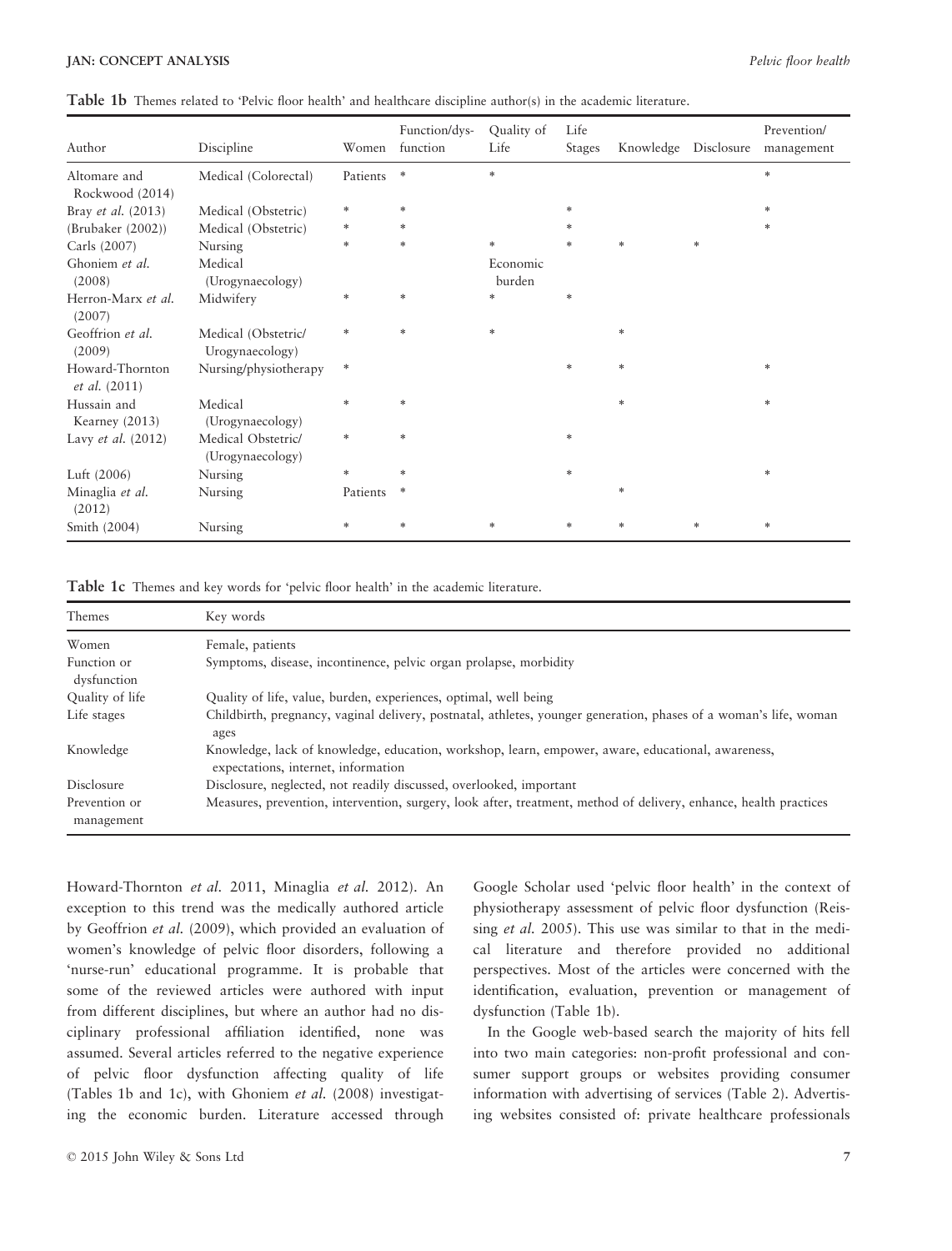| Themes                      | Key words                                                                                                                                                                                                                                                                             |
|-----------------------------|---------------------------------------------------------------------------------------------------------------------------------------------------------------------------------------------------------------------------------------------------------------------------------------|
| Stakeholders                | Women, female, men, public, consumers, health professionals, women's health physiotherapists, fitness<br>professionals, collaborative team: urologist, gynaecologist, colorectal surgeon, Yoga, Pilates, fitness trainer,<br>osteopath, chiropractor, acupuncturist, midwives, doulas |
| Function or<br>dysfunction  | Fitness, problems, signs and symptoms, disorders, dysfunction, continence, sexual function                                                                                                                                                                                            |
| Quality of life             | Holistic, hope, confidence, well being, lifestyle, habits, working postures, benefits, improving lives                                                                                                                                                                                |
| Life stages                 | Pregnancy, childbirth, postnatal, menopause, life stages, aging population                                                                                                                                                                                                            |
| Knowledge                   | Education, information, 'get to know', 'what to do', empower, discovery talk, myths, classes, online videos,<br>questions, demystify                                                                                                                                                  |
| Disclosure                  | Unrecognised, embarrassing, shame                                                                                                                                                                                                                                                     |
| Prevention or<br>management | Protect, help, safe, exercise, care, physical activity, program, proactive, fitness, physical strength, training,<br>technology, personalised treatment, dietary change, medicine, non invasive, advanced procedures, workshop,<br>preventative health                                |
| Pelvic floor                | Hammock, function, dysfunction, supportive sling, anatomy, complex, multilayered                                                                                                                                                                                                      |

Table 2 Themes and key words in Google search 'Pelvic Floor Health'.

Table 3 Google search of 'Pelvic Floor Health': first 30 relevant websites with country of origin and order of presentation (hit number).

| Website type                                    | No. of<br>sites | Organisations' title (Country <sup>*</sup> , hit number)                                                                                                                                              |  |  |  |
|-------------------------------------------------|-----------------|-------------------------------------------------------------------------------------------------------------------------------------------------------------------------------------------------------|--|--|--|
| Consumer and/or professional                    | 6               | Continence Foundation of Australia (1)                                                                                                                                                                |  |  |  |
| support Non-for-profit                          |                 | Women's Health Inc. (Aus., 2)                                                                                                                                                                         |  |  |  |
|                                                 |                 | Physical Activity Australia (13)                                                                                                                                                                      |  |  |  |
|                                                 |                 | Hope heals: Association for Pelvic Organ Support (USA, 17)                                                                                                                                            |  |  |  |
|                                                 |                 | Childbirth Connection (USA, 27)                                                                                                                                                                       |  |  |  |
|                                                 |                 | Gynaecological Awareness Information Network (USA, 26)                                                                                                                                                |  |  |  |
| Private Physiotherapy                           | 10              | Australia: <sup>†</sup> 7 hits (5, 6, 10, 12, 14, 21, 29); USA: 2 hits (22, 23); Germany: 1 hit (26)                                                                                                  |  |  |  |
| Private Hospital or Medical centre/ 4<br>clinic |                 | Goulbourn Valley Health (Aus., 4); John Hopkins Medicine (USA, 7); St Elizabeth's Medical<br>Centre: Centre for Continence and Pelvic Floor Health (USA, 18); University of<br>Pennsylvania (USA, 30) |  |  |  |
| Private fitness industry                        | 6               | Mishfit (Aus., 3); The Pregnancy Centre (Aus., 14); Discreetly Fit (Aus., 16);                                                                                                                        |  |  |  |
|                                                 |                 | Yoga teacher (USA, 20); Centre for Women's Fitness (Dance, Pilates) (USA, 22);                                                                                                                        |  |  |  |
|                                                 |                 | MotionArts (Aus., 28)                                                                                                                                                                                 |  |  |  |
| Private complementary medicine                  | 1               | Body of Life Health Centre (Aus., 11)                                                                                                                                                                 |  |  |  |
| Professional Association                        | 2               | Australian Physiotherapy Association (8); Australian Fitness network (9)                                                                                                                              |  |  |  |
| Private Midwife                                 | 1               | Pregnancy, Birth and Beyond (Aus., 16)                                                                                                                                                                |  |  |  |
| Private product support                         | 1               | WIN Health Ltd (Scotland UK, 19)                                                                                                                                                                      |  |  |  |

\*Country identified where not in title; Aus. = Australia, USA = Unites States of America, UK = United Kingdom.

† Names of private practices/business not detailed.

including physiotherapists and a private midwife; multi-discipline specialty clinics or hospitals with relevant medical and allied health sub-specialties such as urogynaecology, urology and colorectal surgeons and physiotherapy; a complementary practitioner business with osteopath, chiropractor and acupuncturist; fitness industry practitioners such as personal trainers, exercise therapists, instructors for Pilates, Yoga and the Alexander technique. Lack of representation of the nursing profession in the analysed websites reflects the role of nurses who are less likely to work autonomously in private industry and to advertise their services. Nursing input was evident, however, as educational contributions in non-profit organisations. A majority of the services reviewed were Australian based (19 sites); other nations represented included ten USA-based sites, one from the UK and one from another European country (Table 3). This finding most likely reflects the search engine location and use of English language.

Analysis of the web sites revealed similar contextual attributes to the review of academic literature but with a broader focus: reference was made to men as well as women; women's health through life stages included not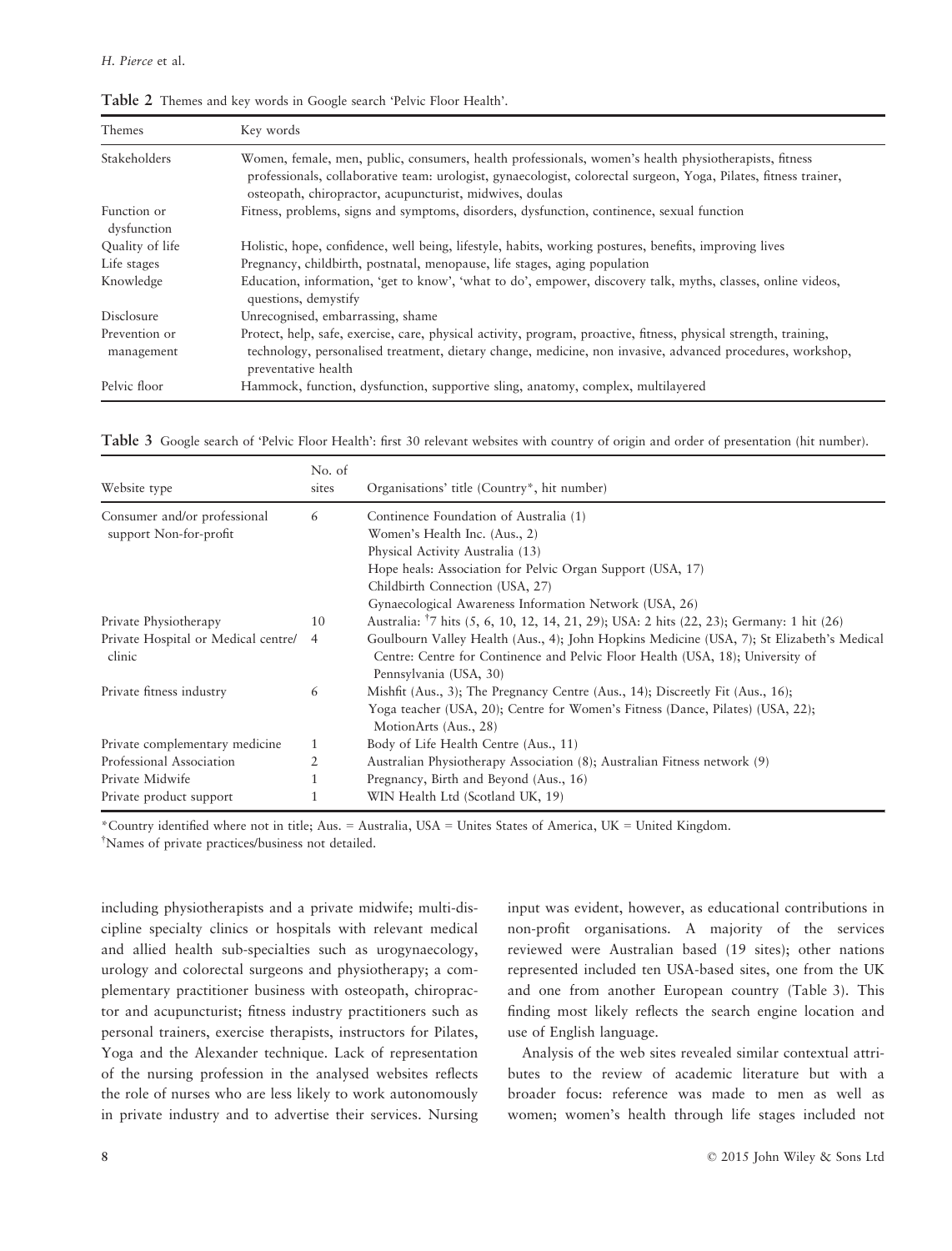only pregnancy, birth and postnatal periods but also menopause and ageing. 'Pelvic floor health' was also viewed as an unrecognized and embarrassing topic. The provision of education to the public domain was a common focus through the use of professionally authored articles detailing pelvic floor anatomy, function and dysfunction, the importance of seeking help, discussion of lifestyle factors influencing 'pelvic floor health', including the value of 'safe' exercise and ways to prevent dysfunction and restore function. Of note was a lack of consumer representation in these data, such as online discussion fora. It was evident from the web-based search that those with a stake in this area of health care include consumers and a variety of different professional health care providers (beyond medicine, nursing and midwifery), practitioners and trainers (Table 3). The major themes identified in this analysis were: gender (women/men); pelvic floor function/dysfunction; quality of life; life stages; knowledge; symptom disclosure and prevention or management of dysfunction (Tables 1b, 1c and 2).

#### Definition

According to this analysis, a proposed contemporaneous definition of the concept of 'pelvic floor health' is as follows:

'Pelvic floor health' refers to the physical and functional integrity of the pelvic floor unit through the life stages of an individual (male or female), permitting optimal quality of life through its multifunctional role and where the individual possesses or has access to knowledge, which empowers the ability to prevent or manage dysfunction.

#### Antecedents, consequences and references

Antecedents are processes that are required to be in place before the concept; in other words, that are necessary for the concept to come into existence. The physical or 'biological' antecedents for pelvic floor health are normal anatomy, structural integrity and normal function (physiology) of the pelvic floor tissues and pelvic organs. According to a conceptual framework published by the World Health Organization (Solar & Irwin 2010), the biological state should be placed in the social determinants of health, including socioeconomic and political context, socioeconomic position (class, gender or race) and the material circumstances of an individual's living and working conditions, including food availability (i.e. good nutrition, adequate hydration) and psychosocial influences. Antecedents would therefore incorporate optimal social determinants and material living conditions.

Consequences follow the occurrence of the concept (Rodgers 1989). The consequences of 'pelvic floor health' would be a disease-free state, which confers continence, pelvic organ support and sexual health, meeting the daily demands of activities in an individual's psychological, cultural and societal context over a lifetime, without the burden of cost, stigma or shame. References clarify the range of events, situations or phenomena which demonstrate the occurrence of the concept (Rodgers 1989, Walker & Avant 2011). In this instance, 'pelvic floor health' is evidenced by the absence of signs and symptoms of dysfunction.

#### Model case

Pam is a 65-year-old woman, who lives in a large, rural community, with access to clean water, sanitation, plentiful food and medical support services. She is well educated and has led an active life, including gaining professional qualifications and paid employment. She lives in a supportive social environment, has a stable relationship with her partner and has given birth to two children vaginally, who are now aged in their 40's. Pam has maintained pelvic floor integrity throughout her lifetime and experiences normal pelvic floor function, i.e. continence, pelvic organ support and sexual health. She is aware of and implements lifestyle choices and management strategies that optimize her 'pelvic floor health' as she ages.

#### Related concepts and alternate terms

An analysis of the concept of 'pelvic floor health' requires separation of the definition as distinct from related concepts and alternate terms. As attributes of 'pelvic floor health' were identified, it was evident that a multitude of terms related to the 'pelvic floor' itself were in common use. It was also apparent that the focus of the academic literature was on disorders and dysfunction. Terms used to describe various related pelvic floor disorders included: urinary incontinence; faecal/anal incontinence; pelvic organ prolapse; dyspareunia and lower urinary tract disorders/symptoms. Related concepts in common use in both academic literature and the web-based domain included pelvic floor or muscle: function; integrity; exercise; relaxation; training; fitness; strength; dysfunction; insufficiency; weakness; and hypertonicity (See Supporting Information Table S1).

## **Discussion**

This analysis provides a contemporary definition of the concept of 'pelvic floor health' which has not been formerly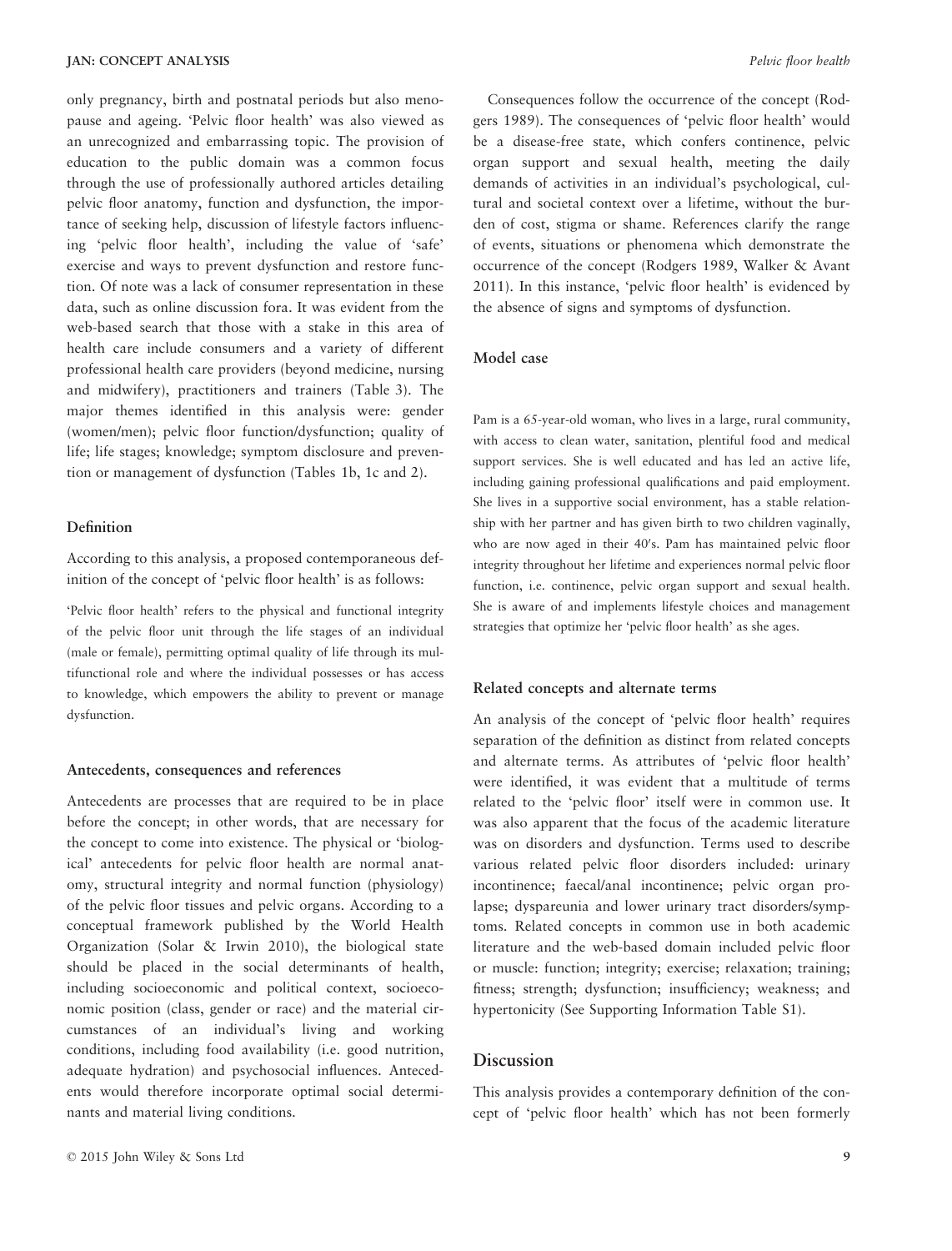clarified in the academic literature. The concepts of 'continence' and 'incontinence' have been previously investigated using Walker and Avant's method (Walker & Avant 2011, Dombrowsky & Gray 2012); however, while informative of the historical origins and development of the concepts to present day attributes, the proposed definitions have limited application in wider interdisciplinary healthcare knowledge. Maintenance of continence, i.e. voluntary control over bladder or bowel storage and elimination, is one of several functions of the pelvic floor. In addition to this, pelvic floor disorders often co-exist (Lawrence et al. 2008). Development of a definition in the present analysis assists in explaining the various roles of the concept across medical and non-medical disciplines, specialties and sub-specialties involved in the maintenance of pelvic floor health and management of these disorders.

'Pelvic floor health' is a term currently used by multiple healthcare disciplines. Limited use of the term in the academic literature most likely reflects the focus of research efforts towards identification and management of disorders and dysfunction. In contrast, a focus on 'pelvic floor health' promotion, professional and consumer education and the advertorial use of the term on the web highlights a trend to facilitate symptom disclosure and 'help seeking' behaviours in this type of medium. Working groups and expert opinions have highlighted the need for research into continence awareness, promotion and advocacy for both primary prevention and education of professional groups (Abrams et al. 2010, Lukacz et al. 2011, Buckley et al. 2013). Use of the term with a focus on health rather than disorder or dysfunction, may provide the key to improving communication. Recommendations also include the need to generate a multidisciplinary approach in investigations through collaboration of '...biological, physical and mathematical sciences' (Abrams et al. 2010). This view can be extended not only to include a range of different medical sub-specialities but also to engage the expertise of disciplines such as nursing, midwifery, allied health and complementary medicine. This analysis demonstrates the wide range of healthcare discipline stakeholders with special interest in this area of knowledge.

Clarification of this concept can assist in guiding future research through a united focus on health rather than disorders or dysfunction. Rizk and El-Safty (2006) put forward a definition of 'pelvic floor health' in women that not only includes urinary and faecal control, integrity of pelvic organ support and sexual health, but also considers the woman's culture when promoting a safe and less traumatic labour and birth. However, while emphasizing the importance of the cultural aspects of this concept, their definition remains focused on a medical model of dysfunction and managing

risk. In this analysis, identification of the critical attributes of the concept lies in a health model and provides a new basis for theory development. It is suggested that the definition may resolve potential misunderstandings between professional disciplines and fields of knowledge and may facilitate communication with consumers of healthcare.

This review also highlights gaps in knowledge for further research and exploration. It is apparent that the primary focus of 'pelvic floor health' is on women, with minimal mention of men: none of the reviewed papers referred to male 'pelvic floor health' and only two private physiotherapy websites mentioned male healthcare services. This occurrence is related to the 'risks' of childbirth trauma to female pelvic floor function, in particular the first birth (Bray et al. 2013); there is subsequently a growing evidence base on the prevention and management of pelvic floor dysfunction in this area. There is also a growing body of discussion on the importance of preventative measures, through the provision of health education and lifestyle advice to other 'at risk' groups such female athletes (Carls 2007) and teenagers (Howard-Thornton et al. 2011). Assessment and management of male pelvic floor dysfunction is also an emerging area of research (Dorey 2005, Hunter et al. 2007, Nahon et al. 2011). While it is acknowledged that females are inherently more 'at risk' of pelvic floor dysfunction, the use of the term in relation to male 'pelvic floor health' issues deserves further exploration.

Also apparent in this review is the lack of 'consumer' voice in the analysis of the concept. Perhaps this is not surprising considering the intimate and embarrassing nature of pelvic floor dysfunction and reports that few people disclose or seek help for their problems (Garcia et al. 2005). On further exploration of the reviewed web sites, question and answer forums can be found in consumer support and advocacy online groups, such as the Continence Foundation of Australia (CFA:<http://www.continence.org.au/forum/>) and Women's Health Queensland Wide Inc. [\(http://www.](http://www.womentowomen.com/) [womentowomen.com/\)](http://www.womentowomen.com/). These non-profit organisations advertise confidential support such as phone advisory services or email based question and answer forums, staffed by multidisciplinary healthcare professionals. The accuracy of information provided on websites has been a topic of review, with a trend towards higher relevance and accuracy among government, university or 'society sponsored' sites (Minaglia et al. 2012). It is evident these organisations seek to de-stigmatise pelvic floor disorders and promote consumer awareness but lack of consumer input is further evidence of the challenges of symptom disclosure, social stigma, isolation and barriers to help seeking. Lack of data in the literature and web-based search related to anorectal dysfunction and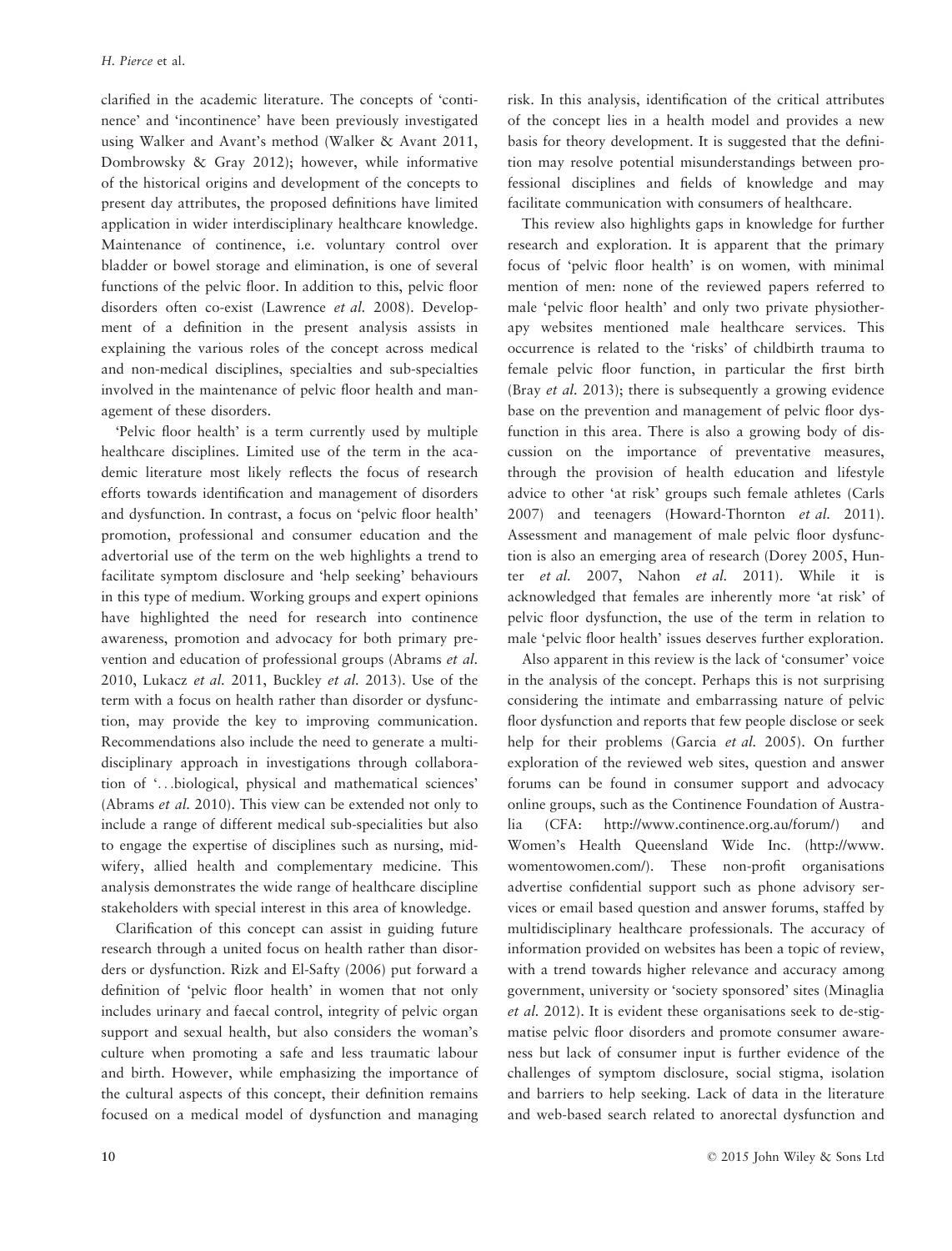pelvic pain further reflects the 'taboo' topic and lack of attention given to these disorders and challenges of symptom identification and disclosure. It should also be noted that individuals at the extremes of age, or with poor socio-economic status, cultural barriers and low education are not likely to be represented in this type of analysis nor be reached with this type of educational medium (Geoffrion 2010).

#### Limitations

The main limitation of this concept analysis was the constraint of data search to the English language, with majority of web-based sites sourced from Australia. This therefore restricts generalization of the meaning of 'pelvic floor health' in an international context. A web-based analysis provides a limited source of information, restricting the scope of the data representation to those with Internet access. A definition of the concept 'pelvic floor health' that encompasses political, cultural, psychological and social determinants should canvas data from multiple sources. It is likely those who live in the social structures of developing countries would have limited or no access to the Internet and therefore web-based information and related health educational opportunities.

# Conclusion

This analysis has provided a definition of the concept 'pelvic floor health'. The definition is a contemporary reflection of its use in academic literature and web-based sites of non-profit support groups, professional associations and various private business healthcare providers such as medicine, nursing, midwifery, allied health, exercise industry professionals and complementary medicine practitioners. An operational definition of 'pelvic floor health' provides a basis for shared meaning of the concept to facilitate communications between healthcare discipline stakeholders. Effective communication in the multidisciplinary team is an important part not only of effective management of pelvic floor dysfunction and support of interdisciplinary education but also, in the policy arena, for the promotion of preventative strategies for optimal health. A focus on health rather than disorders and dysfunction may facilitate preventative health strategies in the community.

Further development of the meaning is required to ensure a contemporaneous understanding in a dynamic system of healthcare provision of professional and lay use of the term at both local and international levels. It is hypothesized that the definition will assist in future research supporting the translation of evidence through evaluation of educational needs and primary health promotion strategies for 'pelvic floor health', thereby maintaining or improving an individual's quality of life through optimizing physical and psychological well-being in their society or culture.

#### Funding

This work was supported by Australian Research Council (ARC) Linkage Scheme Grant no: LP130100694, NSW Nurses & Midwives Association (NSWNMA) and University of Technology, Sydney (UTS) PhD Support Scheme.

## Conflict of interest

No conflict of interest was declared by the authors in relation to the study itself. Note that Lin Perry is a JAN editor but, in line with usual practice, this paper was subjected to double blind peer review and was edited by another editor.

## Author contributions

All authors have agreed on the final version and meet at least one of the following criteria [recommended by the IC-MJE [\(http://www.icmje.org/ethical\\_1author.html\)](http://www.icmje.org/ethical_1author.html)]:

- substantial contributions to conception and design, acquisition of data, or analysis and interpretation of data;
- drafting the article or revising it critically for important intellectual content.

## Supporting Information

Additional Supporting Information may be found in the online version of this article at the publisher's web-site.

## References

- Abrams P., Cardozo L., Fall M., Griffiths D., Rosier P., Ulmsten U., Van Kerrebroeck P., Victor A. & Wein A. (2002) The standardisation of terminology of lower urinary tract function: report from the standardisation sub-committee of the International Continence Society. Neurourology Urodynamics 21 (2), 167–178.
- Abrams P., Andersson K.E., Birder L., Brubaker L., Cardozo L., Chapple C., Cottenden A., Davila W., de Ridder D., Dmochowski R., Drake M., Dubeau C., Fry C., Hanno P., Smith J.H., Herschorn S., Hosker G., Kelleher C., Koelbl H., Khoury S., Madoff R., Milsom I., Moore K., Newman D., Nitti V., Norton C., Nygaard I., Payne C., Smith A., Staskin D., Tekgul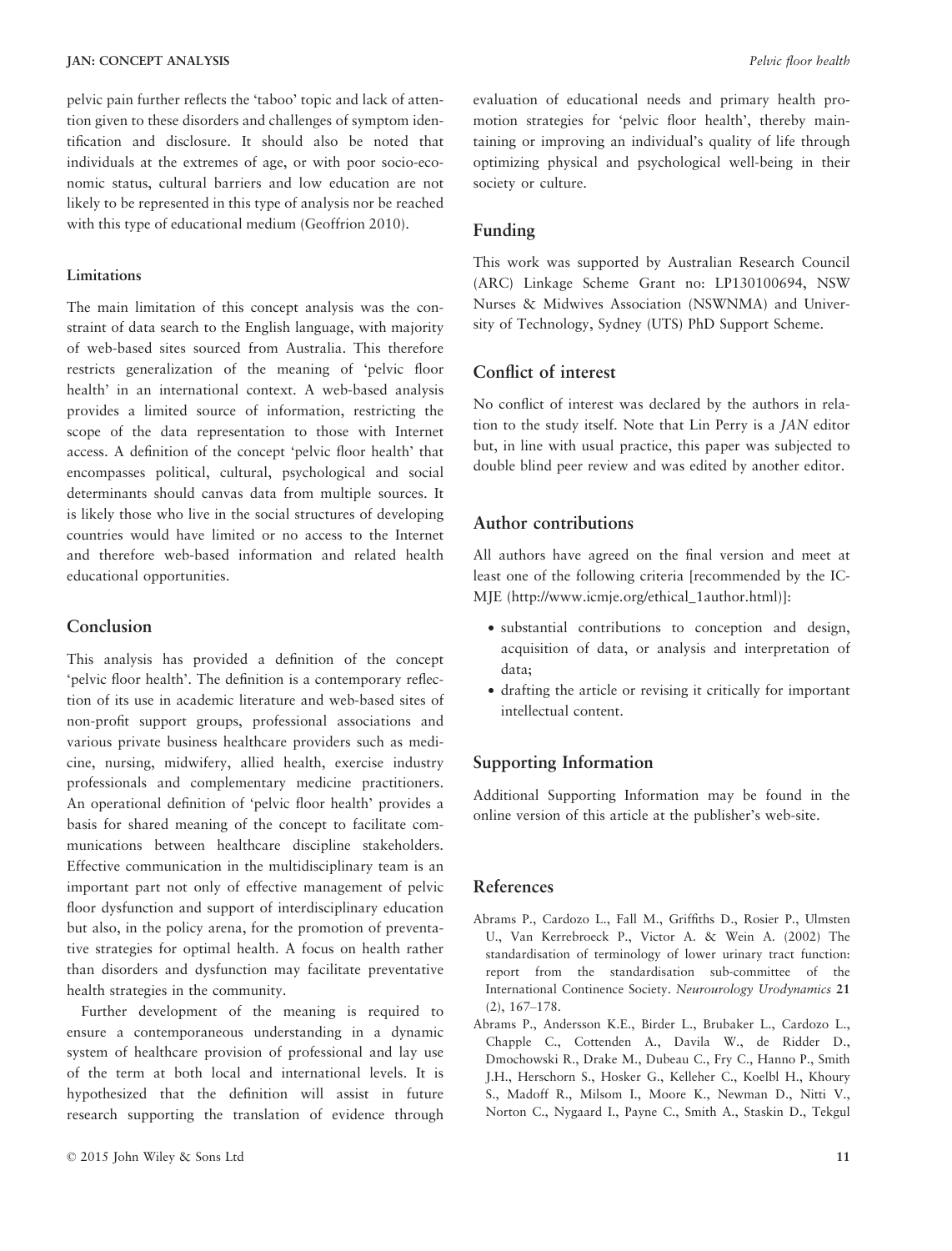S., Thuroff J., Tubaro A., Vodusek D., Wein A., Wyndaele J.J., Members of Committees & Fourth International Consultation on Incontinence (2010) Fourth International Consultation on Incontinence Recommendations of the International Scientific Committee: evaluation and treatment of urinary incontinence, pelvic organ prolapse and fecal incontinence. Neurourology Urodynamics 29(1), 213–240.

- Abrams P., Cardozo L., Khoury S. & Wein A. (2013) Incontinence: 5th International Consultation on Incontinence, Paris February, 2012. IUCD-EAU, Arnhem, The Netherlands.
- Altman D., Forsman M., Falconer C. & Lichtenstein P. (2008) Genetic influence on stress urinary incontinence and pelvic organ prolapse. European Urology 54(4), 918–922.
- Altomare D.F. & Rockwood T. (2014) Reply to commentary on 'The TAPE score: a new scoring system for comprehensive evaluation of pelvic floor function' by Professor Soren Laurberg. Colorectal Disease 16(8), 640–641.
- Avery J.C., Stocks N.P., Duggan P., Braunack-Mayer A.J., Taylor A.W., Goldney R.D. & MacLennan A.H. (2013) Identifying the quality of life effects of urinary incontinence with depression in an Australian population. BMC Urology 13, 11.
- Botlero R., Bell R.J., Urquhart D.M. & Davis S.R. (2011) Prevalence of fecal incontinence and its relationship with urinary incontinence in women living in the community. Menopause (New York, N.Y.) 18(6), 685–689.
- Boyle R., Hay-Smith E.J., Cody J.D. & Morkved S. (2012) Pelvic floor muscle training for prevention and treatment of urinary and faecal incontinence in antenatal and postnatal women. Cochrane Database of Systematic Reviews 10, CD007471.
- Bradley C.S., Kennedy C.M. & Nygaard I.E. (2005) Pelvic floor symptoms and lifestyle factors in older women. Journal of Women's Health 14(2), 128–136.
- Bray R., Cartwright R., Tikkinen K., Singh A., Khullar V., Lawlor D. & Jarvelin M. (2013) The impact of post-partum incontinence on lower urinary tract symptoms: 12-year follow-up of a population-based prospective cohort. International Urogynecology Journal and Pelvic Floor Dysfunction 24, S80– S81.
- Brubaker L. (2002) Postpartum urinary incontinence. British Medical Journal (International Edition) 324, 1227.
- Buckley B., Gartley C., Gordon D., Griebling T.L., Newman D., Norton N., Petty L.E. & Wang K. (2013) Committee 21: continence promotion, education and primary prevention. In Incontinence: 5th International Consultation on Incontinence, Paris February, 2012 (Abrams P., Cardozo L., Khoury S. & Wein A., eds), ICUD-EAU, Arnhem, The Netherlands, pp. 1787– 1828.
- Carls C. (2007) The prevalence of stress urinary incontinence in high school and college-age female athletes in the midwest: implications for education and prevention. Urologic Nursing 27 (1), 21–24, 39.
- Chiarelli P., Brown W. & McElduff P. (1999) Leaking urine: prevalence and associated factors in Australian women. Neurourology and Urodynamics 18(6), 567–577.
- Coyne K.S., Kvasz M., Ireland A.M., Milsom I., Kopp Z.S. & Chapple C.R. (2012) Urinary incontinence and its relationship to mental health and health-related quality of life in men and

women in Sweden, the United Kingdom and the United States. European Urology 61(1), 88–95.

- Dallosso H.M., Mcgrother C.W., Matthews R.J. & Donaldson M.M.K. (2003) The association of diet and other lifestyle factors with overactive bladder and stress incontinence: a longitudinal study in women. BJU International 92(1), 69–77.
- Dannaway J., Ng H. & Deshpande A.V. (2013) Adherence to ICCS nomenclature guidelines in subsequent literature: a bibliometric study. Neurourology and Urodynamics 32(7), 952– 956.
- Davis K.J., Kumar D. & Wake M.C. (2010) Pelvic floor dysfunction: a scoping study exploring current service provision in the UK, interprofessional collaboration and future management priorities. International Journal of Clinical Practice 64(12), 1661–1670.
- DeLancey J.O. (2005) The hidden epidemic of pelvic floor dysfunction: achievable goals for improved prevention and treatment. American Journal of Obstetrics and Gynecology 192 (5), 1488–1495.
- DeLancey J.O., Kane Low L., Miller J.M., Patel D.A. & Tumbarello J.A. (2008) Graphic integration of causal factors of pelvic floor disorders: an integrated life span model. American Journal of Obstetrics and Gynecology 199(6), 610.e611– 610.e615.
- Dietz H.P. (2008) Atlas of Pelvic Floor Ultrasound. Springer, Dordrecht.
- Dietz H.P. (2012) Clinical consequences of levator trauma. Ultrasound in Obstetrics & Gynecology 39, 367-371.
- Dombrowsky T. & Gray J. (2012) Continence and incontinence: a concept analysis. Journal of Theory Construction & Testing 16 (2), 31–37.
- Dorey G. (2005) Restoring pelvic floor function in men: review of RCTs. British Journal of Nursing 14(19), 1014–1018. 1020– 1021.
- Dumoulin C., Hay-Smith J. & Mac Habée-Séguin G. (2014) Pelvic floor muscle training versus no treatment, or inactive control treatments, for urinary incontinence in women. Cochrane Database of Systematic Reviews 5, CD005654.
- Frawley H., Chiarelli P. & Gunn J. (2014) Uptake of antepartum continence screening and pelvic floor muscle exercise instruction by maternity care providers: an implementation project. International Continence Society: Annual meeting Rio de Janeiro, 20–24th October 2014, Rio de Janeiro.
- Garcia J.A., Crocker J., Wyman J.F. & Krissovich M. (2005) Breaking the cycle of stigmatization: managing the stigma of incontinence in social interactions. Journal of Wound, Ostomy and Continence Nursing 32(1), 38–52.
- Geoffrion R. (2010) Women's knowledge of pelvic floor disorders. Expert Review of Obstetrics & Gynecology 5(4), 471-477.
- Geoffrion R., Robert M., Ross S., van Heerden D., Neustaedter G., Tang S. & Milne J. (2009) Evaluating patient learning after an educational program for women with incontinence and pelvic organ prolapse. International Urogynecology Journal 20(10), 1243–1252.
- Ghoniem G., Stanford E., Kenton K., Achtari C., Goldberg R., Mascarenhas T., Parekh M., Tamussino K., Tosson S., Lose G. & Petri E. (2008) Evaluation and outcome measures in the treatment of female urinary stress incontinence: International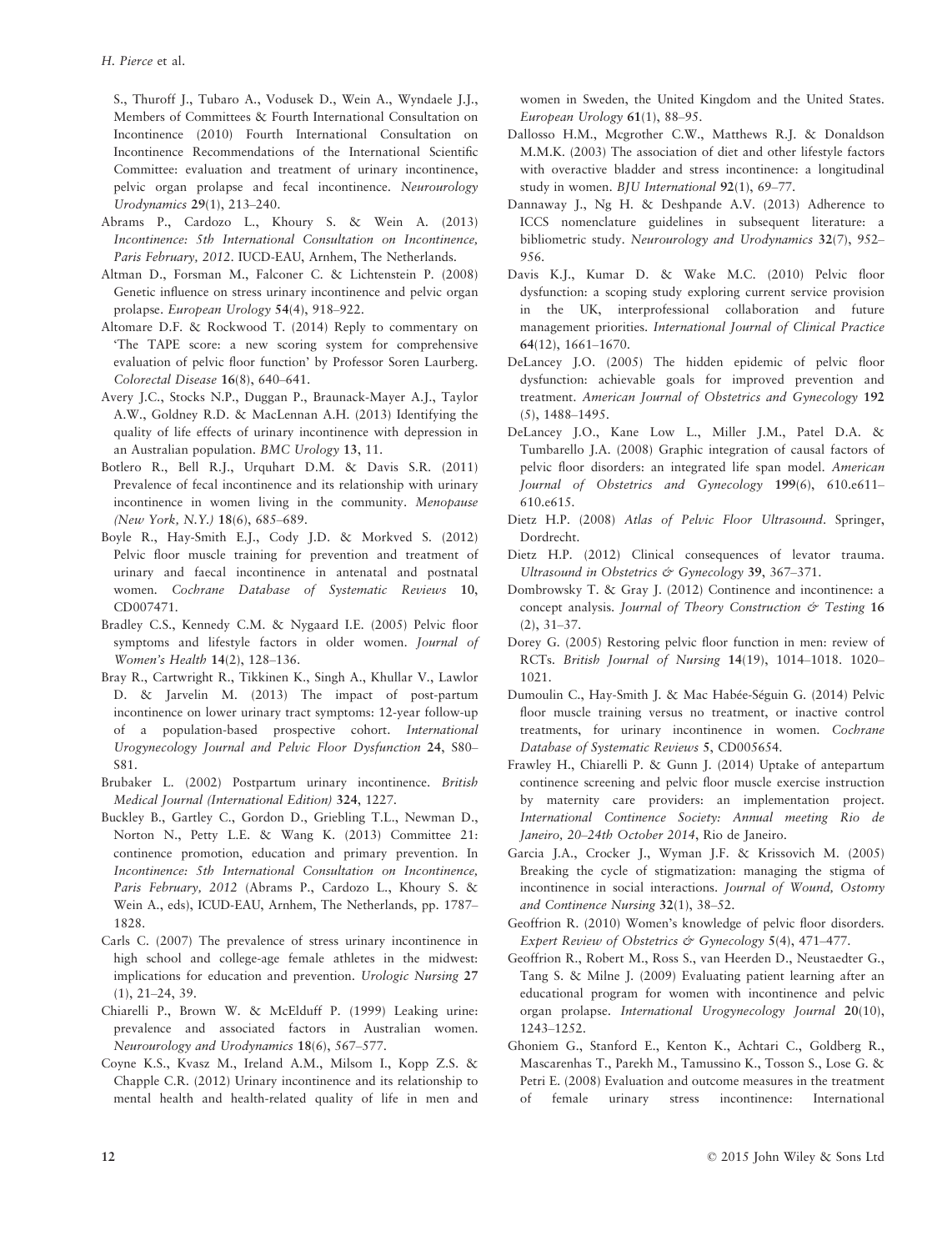Urogynecological Association (IUGA) guidelines for research and clinical practice. International Urogynecology Journal 19(1), 5–33.

- Hagen S., Stark D., Glazener C., Dickson S., Barry S., Elders A., Frawley H., Galea M.P., Logan J., McDonald A., McPherson G., Moore K.H., Norrie J., Walker A. & Wilson D. (2014) Individualised pelvic floor muscle training in women with pelvic organ prolapse (POPPY): a multicentre randomised controlled trial. Lancet 383(9919), 796–806.
- Haylen B.T., de Ridder D., Freeman R.M., Swift S.E., Berghmans B., Lee J., Monga A., Petri E., Rizk D.E., Sand P.K. & Schaer G.N. (2010) An International Urogynecological Association (IUGA)/International Continence Society (ICS) joint report on the terminology for female pelvic floor dysfunction. International Urogynecology Journal 21(1), 5–26.
- Herron-Marx S., Williams A. & Hicks C. (2007) A Q methodology study of women's experience of enduring postnatal perineal and pelvic floor morbidity. Midwifery 23(3), 322–334.
- Howard-Thornton L., Craine S., Holden C. & Pearl G. (2011) Pelvic floor health: information for teenagers. Nursing Times 107 (17), 14–17.
- Hoyte L. (2008) Live anatomy of the pelvic floor: an MRI perspective. In Atlas of Pelvic Floor Ultraound (Dietz H.P., Hoyte L. & Steensma A.B., eds), Springer, London, pp. 1–22.
- Hunter K.F., Glazener C.M.A. & Moore K.N. (2007) Conservative management for postprostatectomy urinary incontinence. Cochrane Database of Systematic Reviews 2, CD001843.
- Hussain U. & Kearney R. (2013) Surgical management of stress urinary incontinence. Obstetrics, Gynaecology and Reproductive Medicine 23(4), 108–113.
- Irwin D.E., Kopp Z.S., Agatep B., Milsom I. & Abrams P. (2011) Worldwide prevalence estimates of lower urinary tract symptoms, overactive bladder, urinary incontinence and bladder outlet obstruction. BJU International 108(7), 1132–1138.
- Lavy Y., Sand P., Kaniel C. & Hochner-Celnikier D. (2012) Can pelvic floor injury secondary to delivery be prevented? International Urogynecology Journal 23(2), 165–173.
- Lawrence J.M., Lukacz E.S., Nager C.W., Hsu J.W. & Luber K.M. (2008) Prevalence and co-occurrence of pelvic floor disorders in community-dwelling women. Obstetrics & Gynecology 111(3), 678–685.
- Li X., Kruger J.A., Nash M.P. & Nielsen P.M.F. (2010) Modeling childbirth: elucidating the mechanisms of labor. Wiley Interdisciplinary Reviews: Systems Biology and Medicine 2(4), 460–470.
- Luft J. (2006) Pelvic organ prolapse current state of knowledge about this common condition. The Journal for Nurse Practitioners 2(3), 170–177.
- Lukacz E.S., Sampselle C., Gray M., Macdiarmid S., Rosenberg M., Ellsworth P. & Palmer M.H. (2011) A healthy bladder: a consensus statement. International Journal of Clinical Practice 65(10), 1026–1036.
- Luo J., Ashton-Miller J.A. & DeLancey J.O.L. (2011) A model patient: female pelvic anatomy can be viewed in diverse 3 dimensional images with a new interactive tool. American Journal of Obstetrics and Gynecology 205(4), 391.e391– 391.e392.
- Macmillan A.K., Merrie A.E.H., Marshall R.J. & Parry B.R. (2004) The prevalence of fecal incontinence in community-

dwelling adults: a systematic review of the literature. Diseases of the Colon & Rectum  $47(8)$ , 1341-1349.

- Marecki M. & Seo J.Y. (2010) Perinatal urinary and fecal incontinence: suffering in silence. Journal of Perinatal & Neonatal Nursing 24(4), 330–340.
- Messelink B., Benson T., Berghmans B., Bo K., Corcos J., Fowler C., Laycock J., Lim P.H.-C., van Lunsen R., a Nijeholt G.L., Pemberton J., Wang A., Watier A. & Van Kerrebroeck P. (2005) Standardization of terminology of pelvic floor muscle function and dysfunction: report from the pelvic floor clinical assessment group of the International Continence Society. Neurourology and Urodynamics 24(4), 374–380.
- Milsom I., Altman D., Cartwright R., Lapitan M.C., Nelson C., Sillen U. & Tikkinen K. (2013) Epidemiology of urinary incontinence (UI) and other lower urinary tract symptoms (LUTS). Pelvic organ prolpase (POP) and anal incontinence (AI). In Incontinence: 5th International Consultation on Incontinence, Paris, February, 2012 (Abrams P., Cardozo L., Khoury S. & Wein A., eds), IUCD-EAU, Paris, pp. 17–108.
- Minaglia S., Kaneshiro B., Soules K., Harvey S., Gryznkowski K., Millet L. & Oyama I. (2012) Assessment of internet-based information regarding urinary incontinence. Female Pelvic Medicine & Reconstructive Surgery 18(1), 50-54.
- Nahon I., Waddington G., Adams R. & Dorey G. (2011) Assessing muscle function of the male pelvic floor using real time ultrasound. Neurourology Urodynamics 30(7), 1329–1332.
- Pentland D., Forsyth K., Maciver D., Walsh M., Murray R., Irvine L. & Sikora S. (2011) Key characteristics of knowledge transfer and exchange in healthcare: integrative literature review. Journal of Advanced Nursing 67(7), 1408–1425.
- Reissing E.D., Brown C., Lord M.J., Binik Y.M. & Khalifé S. (2005) Pelvic floor muscle functioning in women with vulvar vestibulitis syndrome. Journal of Psychosomatic Obstetrics and Gynaecology 26(2), 107–113.
- Rizk D. & El-Safty M. (2006) Female pelvic floor dysfunction in the Middle East: a tale of three factors—culture, religion and socialization of health role stereotypes. International Urogynecology Journal 17(5), 436–438.
- Rodgers B.L. (1989) Concepts, analysis and the development of nursing knowledge: the evolutionary cycle. Journal of Advanced Nursing 14(4), 330–335.
- Rodgers B.L. & Knafl K.A. (2002) Concept Development in Nursing: Foundation, Techniques and Application. W.B. Saunders Company, Philadelphia, PA.
- Saadoun K., Ringa V., Fritel X., Varnoux N., Zins M. & Bréart G. (2006) Negative impact of urinary incontinence on quality of life, a cross-sectional study among women aged 49-61 years enrolled in the GAZEL cohort. Neurourology and Urodynamics 25(7), 696–702.
- Sand P.K. & Corcos J. (2010) Editorial comment on 'An International Urogynecological Association (IUGA)/International continence Society (ICS) joint report on the terminology for female pelvic floor dysfunction'. Neurourology and Urodynamics  $29(1)$ , 3.
- Scarpero H.M. & Dmochowski R.R. (2006) Pelvic anatomy for the surgeon. In Multidisciplinary Management of Female Pelvic Floor Disorders (Chapple C., Zimmern P.E., Brubaker L., Smith